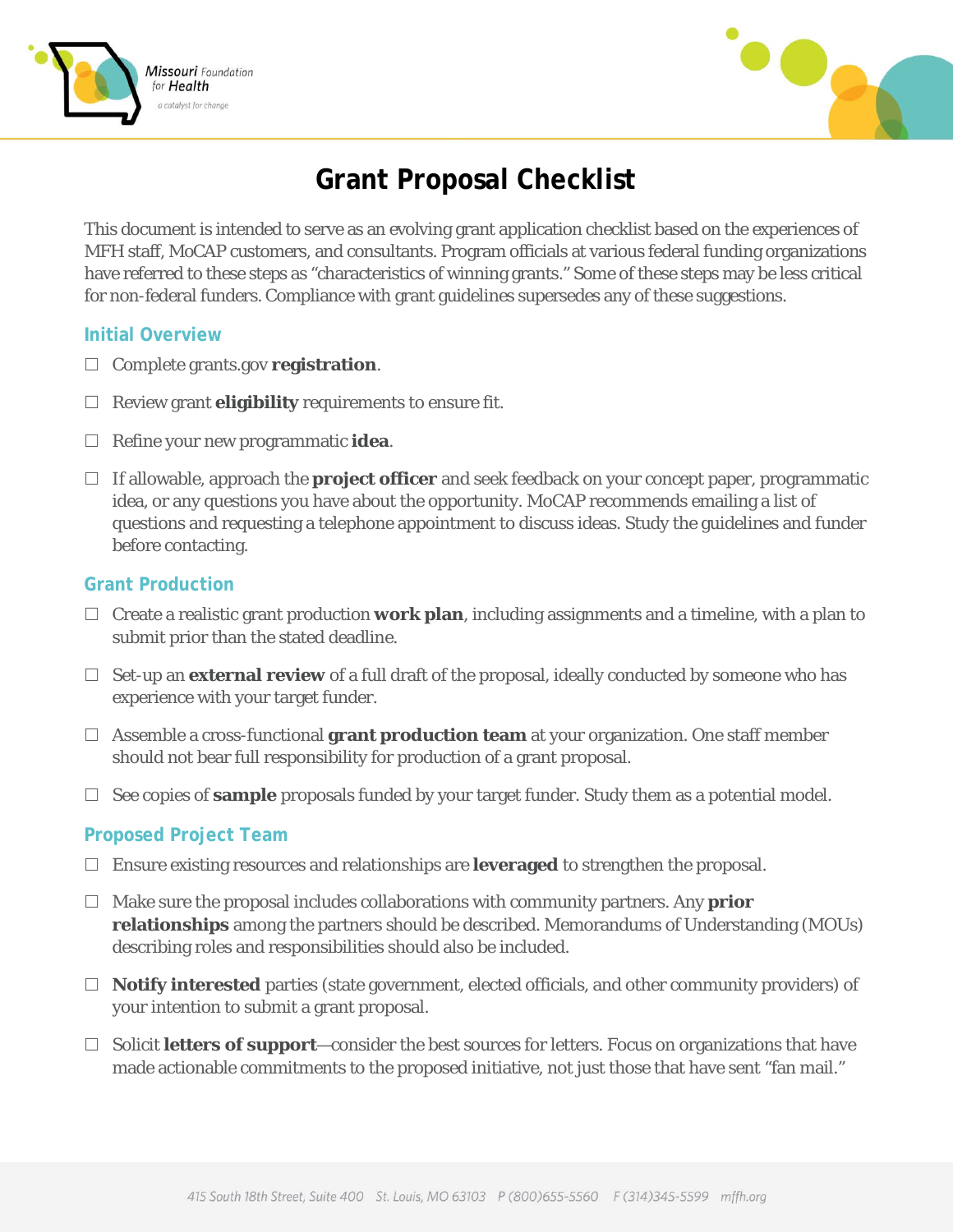## **Statement of Need**

- $\Box$  **Show** that the need is strong, compelling, and backed by reliable, publicly available data and research findings. National, state, and local comparisons should be used whenever possible.
- $\Box$  Make sure reviewers will understand the **social/regional context** in which you deliver services. Reviewers may lack accurate information about Missouri and your community.
- $\Box$  Ensure that your proposal defines fit with local, regional, and state priorities and initiatives.
- $\Box$  Be sure that the **public health impact** of the project objectives and goals are explicit—how will the world/your community be better and by what indicators?
- $\Box$  Make sure your proposal clearly describes the **public policy impact** of your project (if applicable).

#### **Description of the Initiative**

- $\Box$  Be sure the proposed initiative is perceived as **doable**—do not overpromise.
- $\Box$  Ensure the knowledge base and **evidence** upon which you built your proposed initiative is clearly defined.
- $\Box$  Define the **experience** of the organization(s) implementing the proposed initiative. Prior work or pilot projects that demonstrate feasibility and capacity can be briefly discussed.
- $\Box$  Show how your services are **innovative** or distinct from similar service provisions.
- $\Box$  Describe the potential for **replication** and contributions to the general knowledgebase for service delivery in related areas.
- $\Box$  Identify potential barriers to the success of your initiative and discuss how you plan to overcome them.
- Include **charts, graphs, figures**, and/or maps to help clarify your narrative.
- $\Box$  Consider including "call out" **case studies** to show reviewers specifics, e.g.,:
	- How your proposed staff would serve a typical client ; OR
	- A current client who has the need for your proposed program and the gap that exists without this service.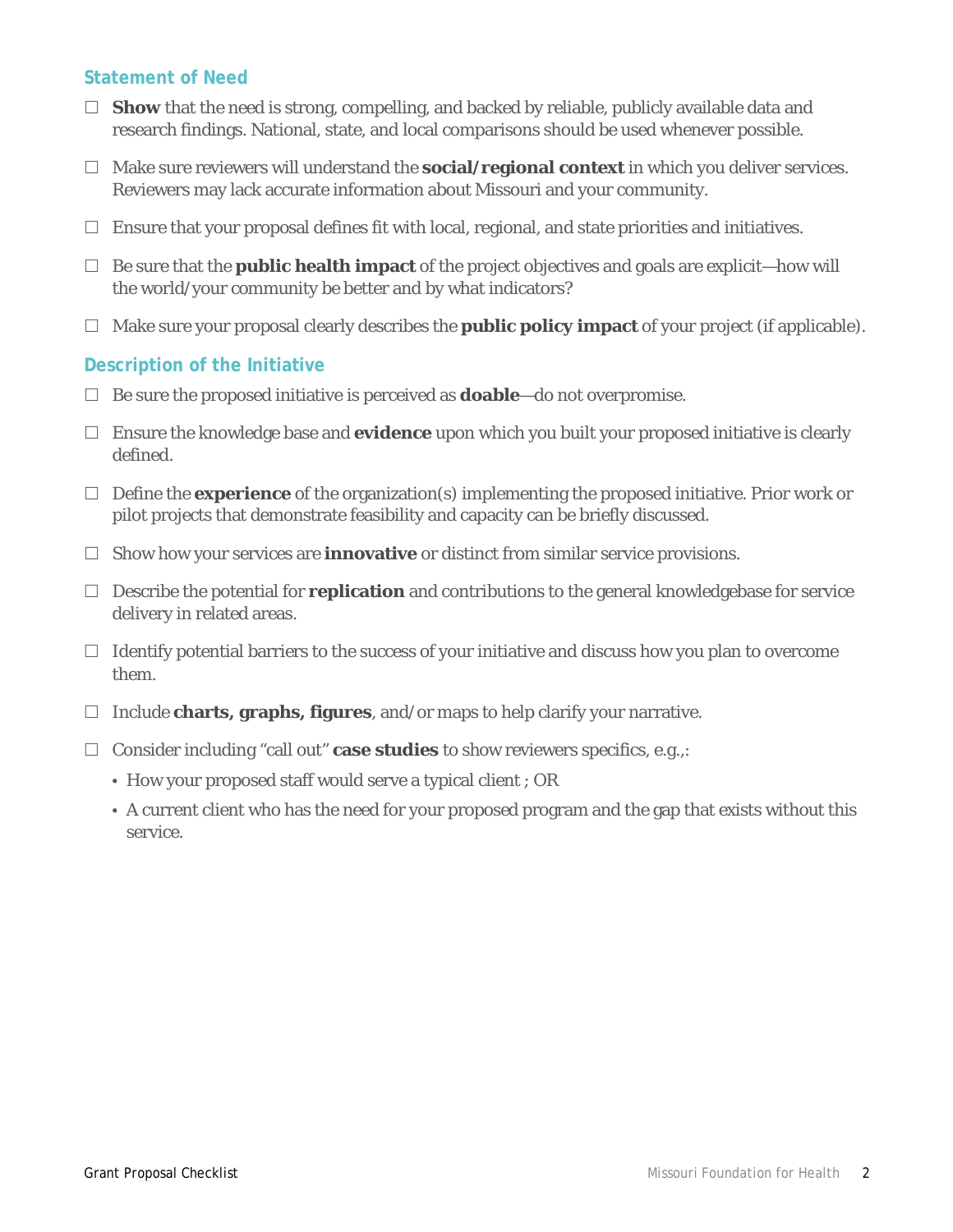# **Budget**

- $\Box$  Develop a **draft budget** to which your early project scope is scaled accordingly.
- $\Box$  Make sure the budget is **appropriate** to project goals and will allow you to meet stated grant deliverables.
- Ensure that items requested in the budget are **allowable** under federal guidelines and are costeffective.
- $\Box$  Make sure budget numbers and service delivery units **match** the budget justification text and proposal narrative.
- $\Box$  Be sure that the proposal describes your **fiscal management** infrastructure and indicates your capacity to manage a grant of the size for which you are applying.

# **Project Implementation**

- $\Box$  Make sure your **evaluation plan** and outcome measures are appropriate for the proposed initiative, and are feasible within the budget and proposed timeline.
- $\Box$  State how the project fits with the organization's **mission** and will contribute to future work.
- $\Box$  Include a realistic **sustainability plan** that preferably does not rely on continued federal funding.
- Consider the **health literacy** needs of our clients, families, and para-professional staff (visit Health Literacy Missouri for more information).

## **Prior to Submission**

- $\Box$  Confirm that you have responded to the **freshest iteration** of the grant guidelines.
- $\Box$  Make sure that the grant is completely guideline **compliant**—all questions are answered and the fonts, page lengths, and margins meet requirements.
- $\Box$  Ensure that all requested **forms** are included in the application (recent tax forms, 990s, audit reports, etc.).
- $\Box$  Review the proposal for **grammatical** errors and punctuation.
- $\Box$  Print the application and visually review it.
- $\Box$  Carefully select a project title that is compelling and descriptive of the project proposed—it could impact review committee assignment.
- $\Box$  Ensure that the **abstract and first page** of the proposal are especially well written and compelling. The reviewer should quickly understand the need, the goal of the proposed project, and what makes it innovative.

## **Post Submission**

- $\Box$  **Ensure receipt** by the funder. A confirmation email will be sent by grants.gov.
- $\Box$  Schedule a **post-production debrief** with the project team (ideally one to two weeks after submission). Use this time to consider the grant production experience and what you can learn from it.